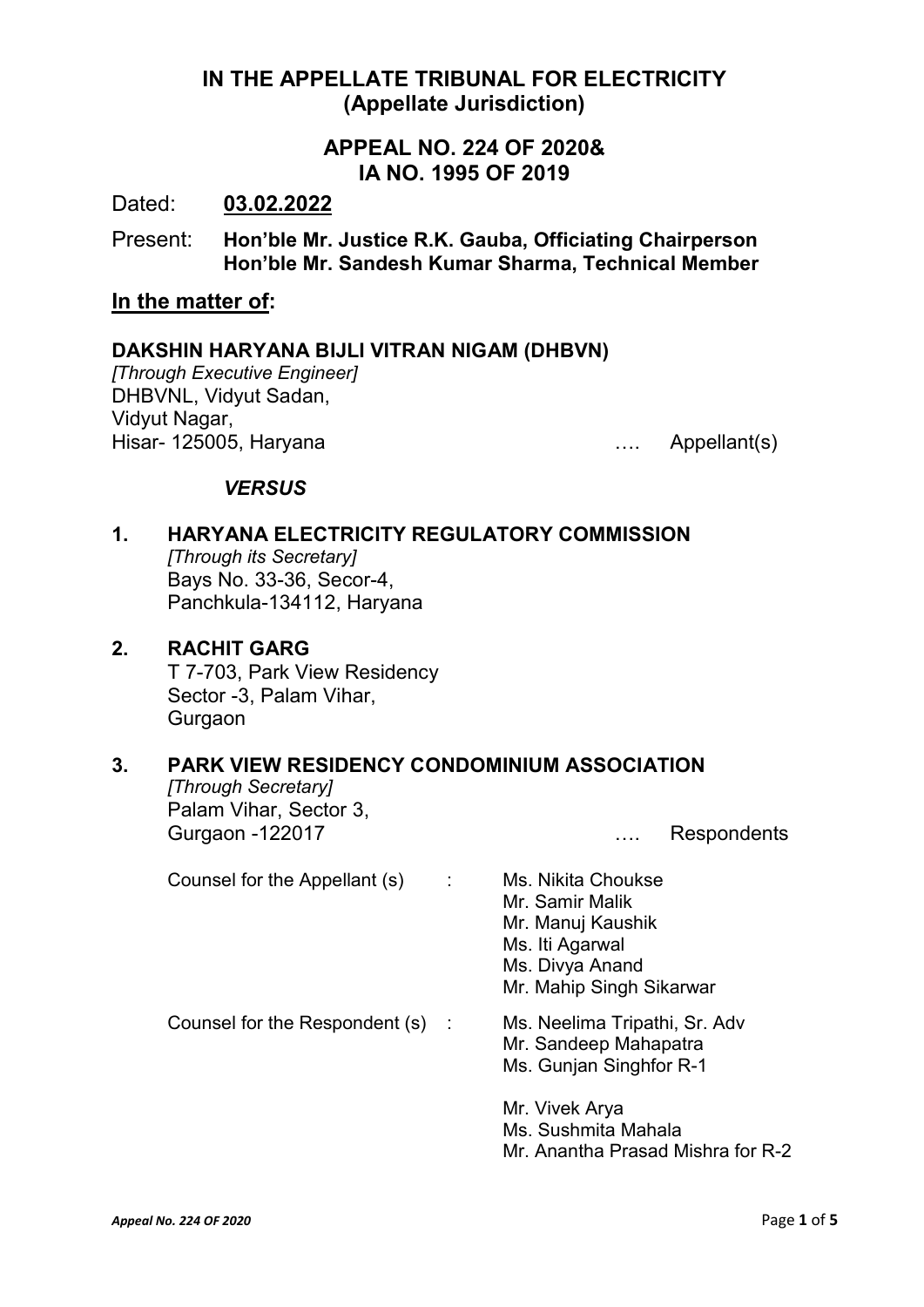#### J U D G M E N T*(Oral)*

#### PER HON'BLE MR JUSTICE R.K. GAUBA, OFFICIATING CHAIRPERSON

1. This matter has been taken up by video conference mode on account of pandemic conditions, it being not advisable to hold physical hearing.

*Appeal No. 224 OF 2020* Page 2 of 5 2. On the complaint of the second respondent, residents ofPark View Residency Condominium at Sector-3, Palam Vihar, Gurugram-122017 which is represented here by the Park View Residency Condominium Association ("RWA"), the third respondent, the State Commission (first respondent) had initiated proceedings wherein directions were issued to the RWA not to charge the tariff beyond the tariff determined for single point supply in terms of the relevant regulations governing the subject. The said order dated 03.10.2017,passed in PRO-5/2016,was not immediately complied with, though directions had also been given to the appellant – distribution licensee, to ensure compliance and submit a report to that effect within the specified period (02 months). Concededly,no compliance report within the period prescribed was filed and the matter continued to linger for long, the RWA having failed to abide by the directions to the above effect. Eventually, the complainant (the second respondent) approached the Commission again and in the proceedings thus taken out, by order dated 18.06.2019, the Commission held the appellant, as also the RWA, guilty of non-compliance within the mischief of the provision contained in section 142 of the Electricity Act,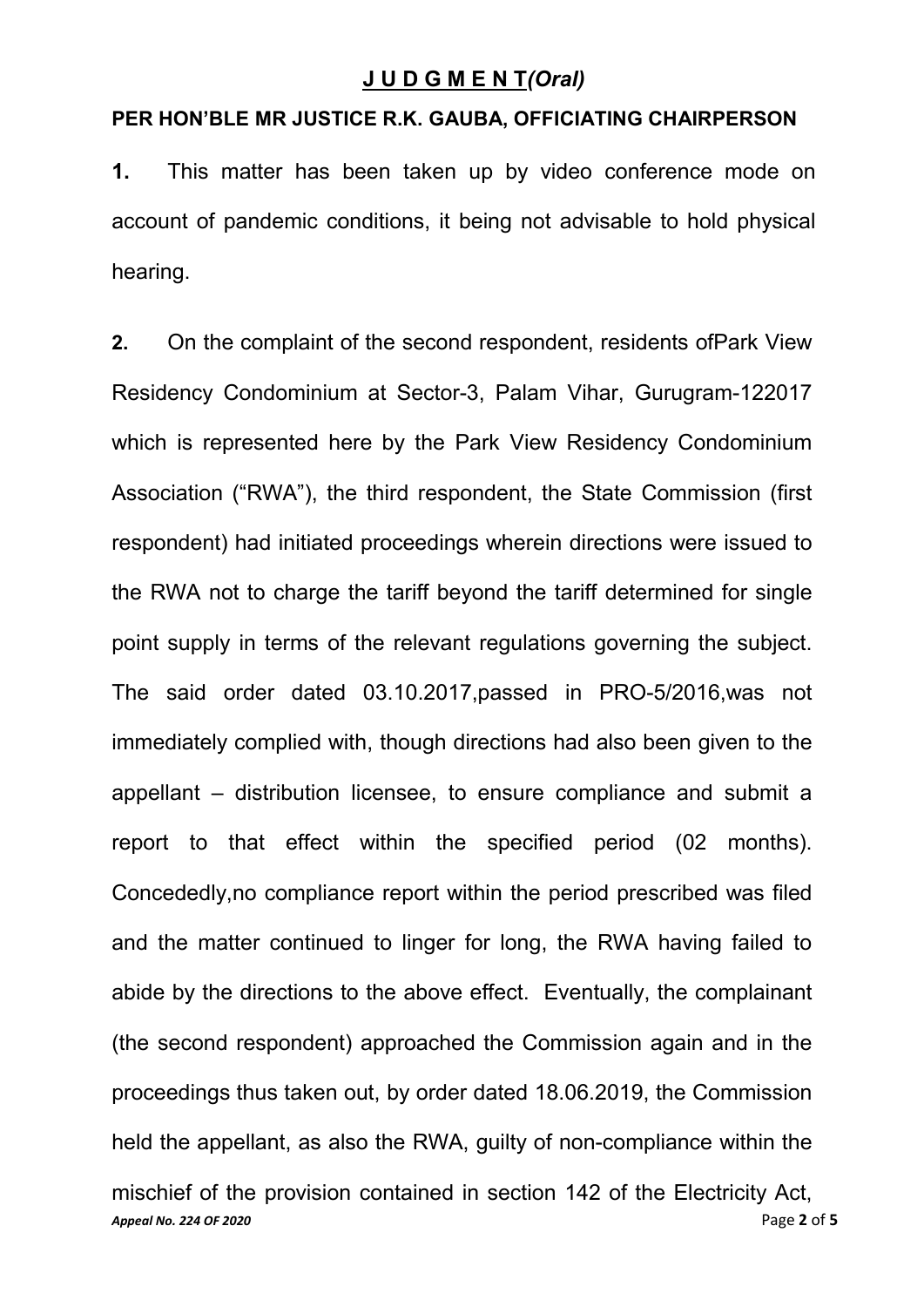2003 imposing penalties against each of them. The penalty imposed on the appellant was inthe sum of Rs. 1 lakh libertyhaving been granted for recovery of the said amount from the officials at fault.

3. The appeal at hand challenges the above order.

4. The appellant has come up with a plea that on account of mass transfers that had been ordered during the relevant period, there was some dislocation of work and communication gap, the relevant files not having been brought to the notice of the responsible officers, this having been led to non-compliance with direction for filing report within the specified period. We find this plea specious and, therefore, reject it outright. Internal transfers of official cannot result in such dislocation of work where such important issues can be kept in the cold storage. The Regulatory Commission had issued specific directions and they needed to be followed up and pursued and taken to logical end.

5. But then, we note that there is a mitigating circumstance in that the distribution licensee,when awakened from its slumber, after the complainant had approached the Commission again in 2019, it (the appellant) did pursue the matter with the RWA and such efforts, *albeit*  belated, resulted in the RWA having agreed to fall in line and be disciplined by not charging the respondent beyond the permissible tariff rates. During the course of hearing, however, the learned counsel for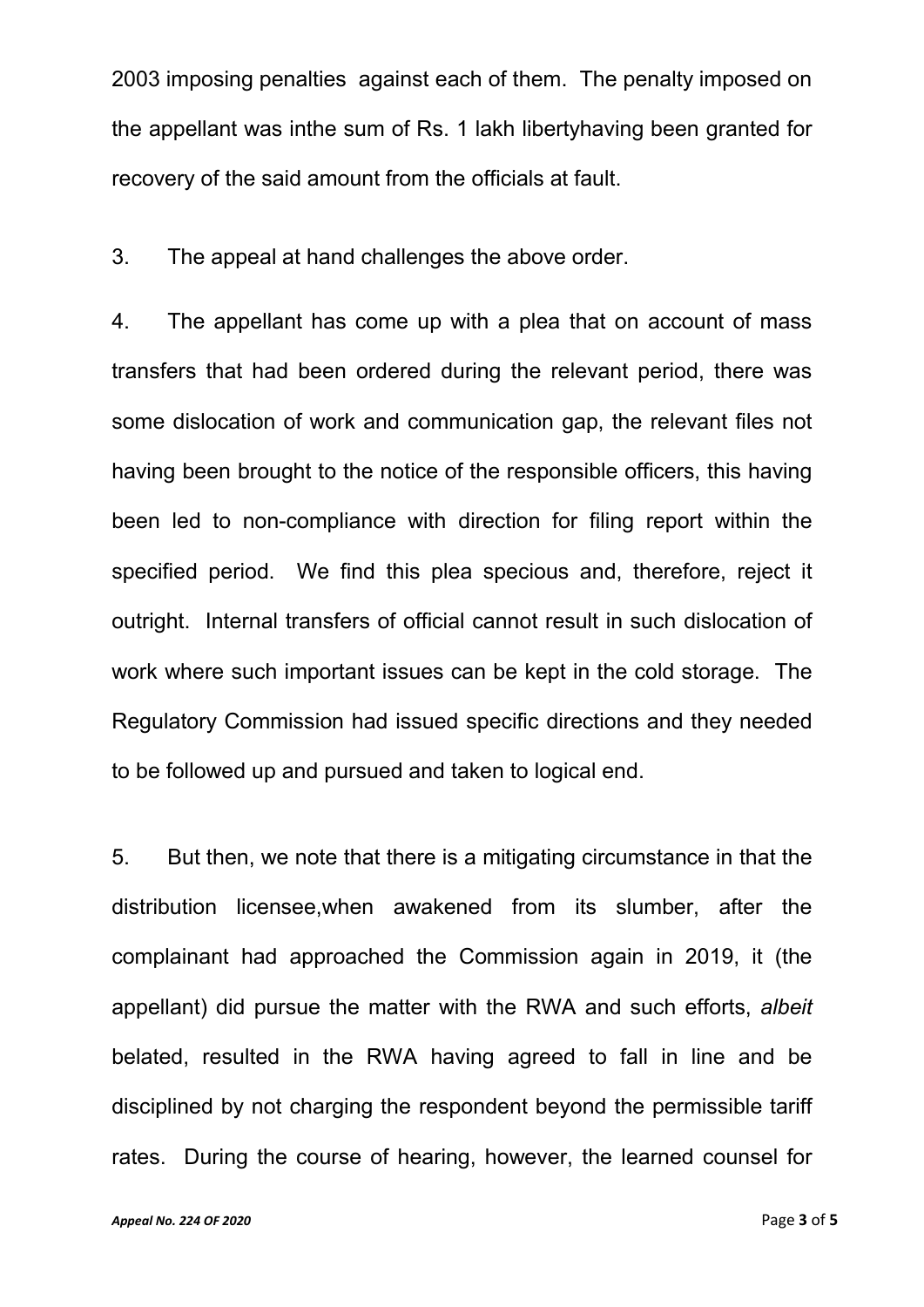the second respondent – the original complainant - submitted that RWA has again started overcharging despite the decisions which are subject matter of these proceedings. While that may be an issue which may deserve attention of the Commission for appropriate proceedings to be drawn, in so far as the matter at hand is concerned, we are of the view that in absence of any scrutiny or even any discussion as to whether the distribution licensee had the power to force the hand of the RWA to comply with the order dated 03.10.2017, it cannot be said that it had willfully failed to abide by the directions in the said order, the default on its part being limited to non-submission of the compliance report. From that perspective, we find the imposition of penalty in the sum of Rs.1 lakh not commensurate with the guilt of the appellant that has been established.

6. For the foregoing reasons, we allow the appeal. While observing that the distribution licensee could not have failed to comply with the order of filing a report in compliance with the directions in the order dated 03.10.2017, we vacate the impugned order to the extent thereby penalty was imposed against the appellant. The amount of penalty which is stated to have been deposited by the appellant shall be refunded forthwith.